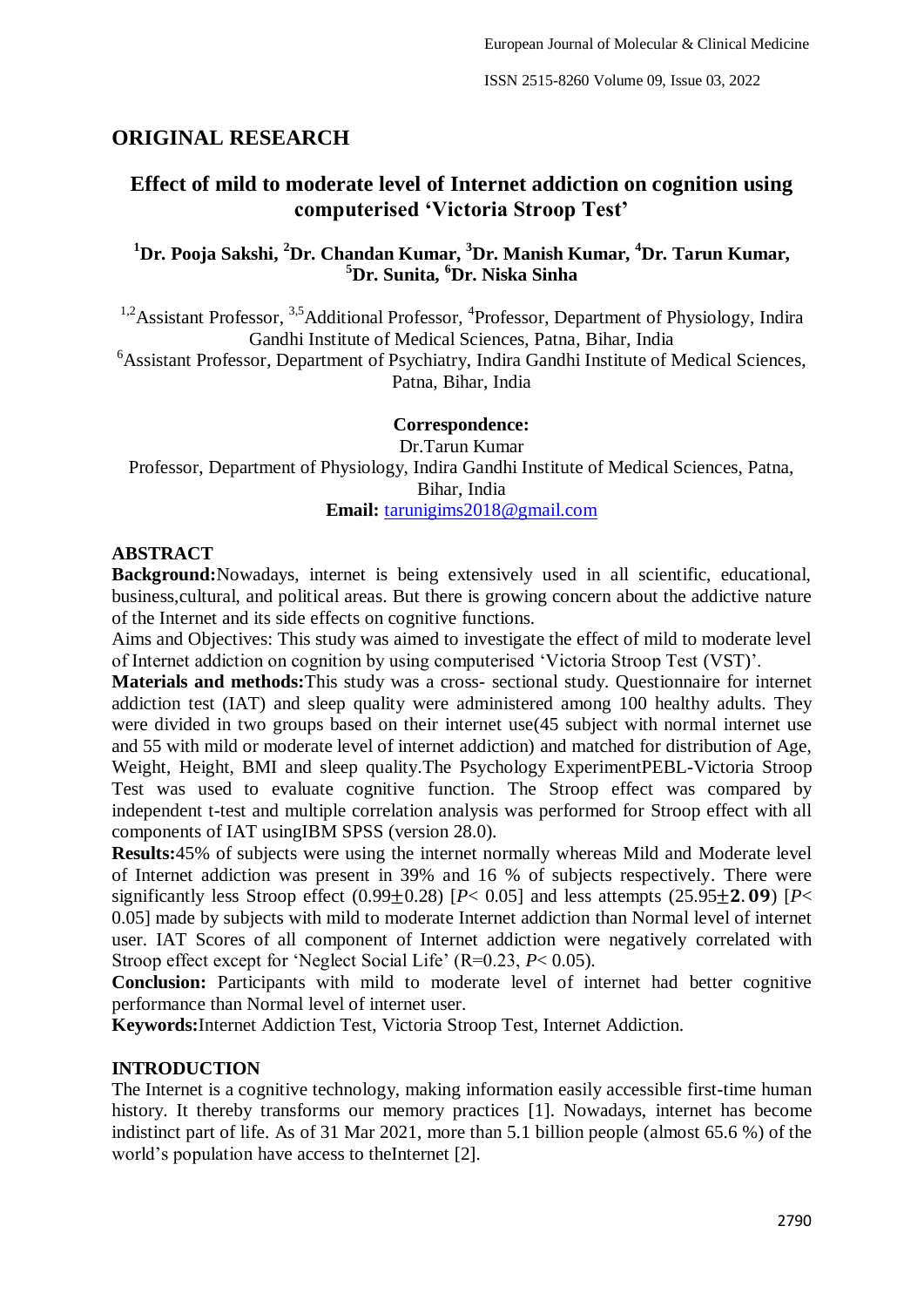To prevent the spread of COVID-19, nearly 3 billion people worldwide were required to stayathome, and over 130 countries have ordered different levels of restrictions to limit movement in order [3].A studyrevealed that probable problematic internet use prevalence has increased by 1.5 timesduring the pandemic may be due tolifestyle changes imposed by the coronavirus 2019 (COVID-19) [4].

Computers and internet are very effective communicative tools in all scientific, business, educational, cultural, and political areas. However, various theorists had expressed their concerns about the adverse effects of the Internet on cognition. Internet addiction (IA) was introduced as a new disorder in mid-1990s. Since then, there is growing concern about the addictive nature of the Internet [5,6].Several studies have been conducted on internet addiction.Treuer[7], Yellowlees[8], andLi and Chung [9] stated that internet overuse has a detrimental effect on students' psychological well-being. In addition, they noted that students who use internet excessively show more pathological and psychological problems than those who do not.

With such severe negative impacts on life, the seriousness of this problem has been increasingly recognized. But still, it is not officially recognized as a disorder in the Diagnostic and Statistical Manual of Mental Disorders (DSM-V), [10].

To assess several components of executive functions, such as cognitive flexibility, selective attention, cognitive inhibition, and information processing speed, the Stroop Test (Stroop, 1935) [11] is among the most frequently used tools. This task measures the ability with which an individual can maintain a goal and inhibit an automatic, over learned response, in favour of a less familiar one [12].Several versions of the Stroop test have been developed. Among which, the Victoria Stroop Test (VST) is sensitive to several neuropsychological states, namely frontal lobe damage, mild cognitive impairment and dementia [13]. It examines 3 basic processes: selective attention, word reading, and colour naming as a reflection of frontal cortical area activity. Performance measures the individual's cognitive rigidity-flexibility, information processing speed, ability to change goals in line with changing demands, parallel processing of stimuli, and the ability to resist automatic processes [14]. Considering the importance of internet addition and its effectsin people"s lives, this study aims to determine the effect of internet use on cognitive functions among young adults.

# **METHOD AND MATERIAL**

#### **SAMPLE**

This study was conducted in department of physiology. The study protocol was approved by the institutional ethical committee. The design of study was across- sectional study. 100 young adults of age 18 -25 years both male and female who gave written informed consent for this study were included. They were divided in two groups based on their internet use (45 subject with normal internet use and 55 with mild or moderate level of internet addiction).

Exclusion criteria: Subjects with history of psychiatric or neurological illness, acute or chronic diseases and those, who were physically unable to hear, read or understand written and explained instructions properly, or had motor deficit that affects writing skills were excluded from the study.

#### **INSTRUMENTS**

#### **KIMBERLY'S INTERNET ADDICTION TEST (IAT)**[15]

Most utilized instrument to measure addiction to internet are Internet addiction test (IAT), the Young of the Internet Addiction Questionnaire (YDQI), the Chen's Internet addiction scale (CIAS) and the Internet addiction scale (IAS). The Internet Addiction Test (IAT) was created by Young (1998) to evaluate the existence and intensity of internet addiction in a North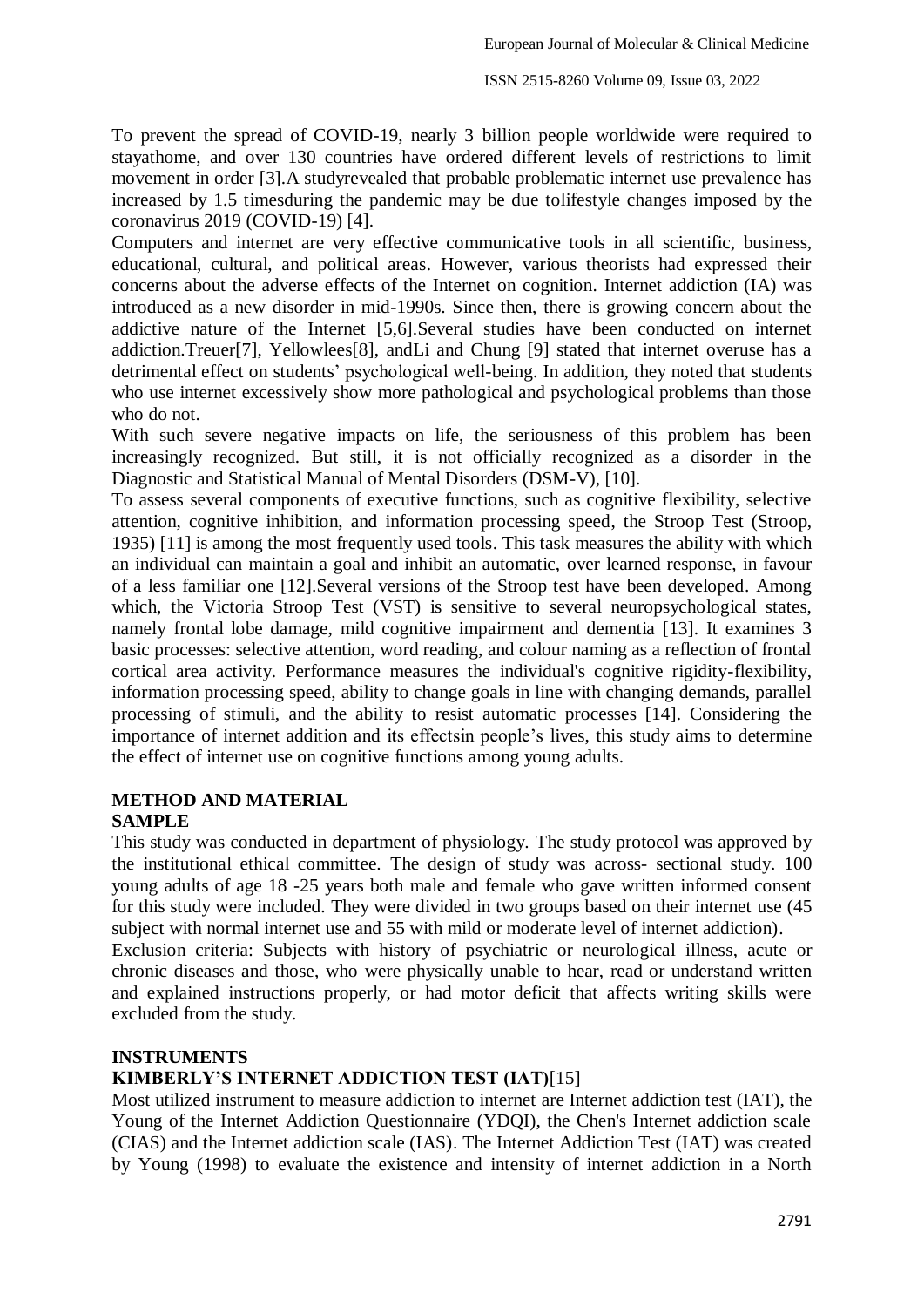American population sample. It comprises of 20 questions based upon a five-point Likert scale which measures the severity of internet addiction. Some specific questions are grouped in different categories to signify a pattern of symptom and complaints like Salience, Excessive Use, Neglect Work, Anticipation, Lack of Control and Neglect Social Life. The highest score is 100.

A higher score signifies a higher level of intensity in internet obsession and addiction. A total score that does not exceed 30 indicates a normal level of internet consumption, whereas total scores between 31 and 49 indicates mild level addiction, 50–79 designates moderate addiction, and scores of 80 or above reflect a severe internet dependency [16].

#### **PITTSBURGH'S SLEEP QUALITY INDEXES (PSQI) [17]**

It is one of the most widely-utilized self-reported questionnaires that assess sleep quality over a 4-week time interval. The survey contains set of questions, each weighted on a 0-3 interval scale indicating no, moderate and severe sleep disorder respectively. The lower scores correlate to better sleep quality.

# **PEBL STROOP COLOR WORD TEST [18,19]**

Victoria version of Stroop Color Word Test will be used. The VST uses 3conditions in which the participants must name the color of dots (D), neutral words (W), and words for a color (C) printed in another color.

The responses arein Part D (Dots): the subject is instructed to name as quickly as possible the color of 24 dots printed in blue, green, red, or yellow ink. Each color is used six times, and the four colors are arranged in a pseudorandom order within the array, each color appearing once in each row. Part W (Words) is similar to Part D, except that the dots are replaced by common words, printed in lowercase letters. The subject is required to name the colors in which the stimuli are printed and to disregard their verbal content. Part C (Colors) is similar to Parts D and W, but here the colored stimuli are the color names "blue, green, red, and yellow" printed in lowercase so that the print color never corresponds to the color name. The respondent is asked to inhibit incongruent inferences, the first and second parts of the test are used to measure cognitive speed, and the third part is used to measure response inhibition. Stroop effect is the delay in reaction and processing [20–22]. Longer response duration indicates impaired processing[20]. For each condition, the completion time and the number of errors are compiled, and interferences scores are derived by calculating the ratio between the time required to name the colors in the Interference and the time required to name the color of dots in the Dot conditions (high interference) [12]

# **STATISTICAL ANALYSIS**

The data were described using means  $\pm$  standard deviations for continuous variables and counts and percentages for categorical variables. Likert"s scale was used to get scores of IAT.Two groups formed on basis of IAT Score were compared and analyzed by independent t-test for Stroop effect.A multiple correlation analysis was performed for number of attempts in part C and C/D with all components of IAT. All statistical analysis was performed by using IBM SPSS (version 28.0). The significance level was set at *P<*0.05.

#### **RESULTS**

The study questionnaires and computerized VST were administered in 100 subjects. Among them 45 subjects were normally using the internet and 55 subject had mild or moderate level of internet addiction. On this basis 2 groups wereformed. As shown in table 1, no significant difference was observed in distribution of Age, Weight, Height, BMI and PSQIin between the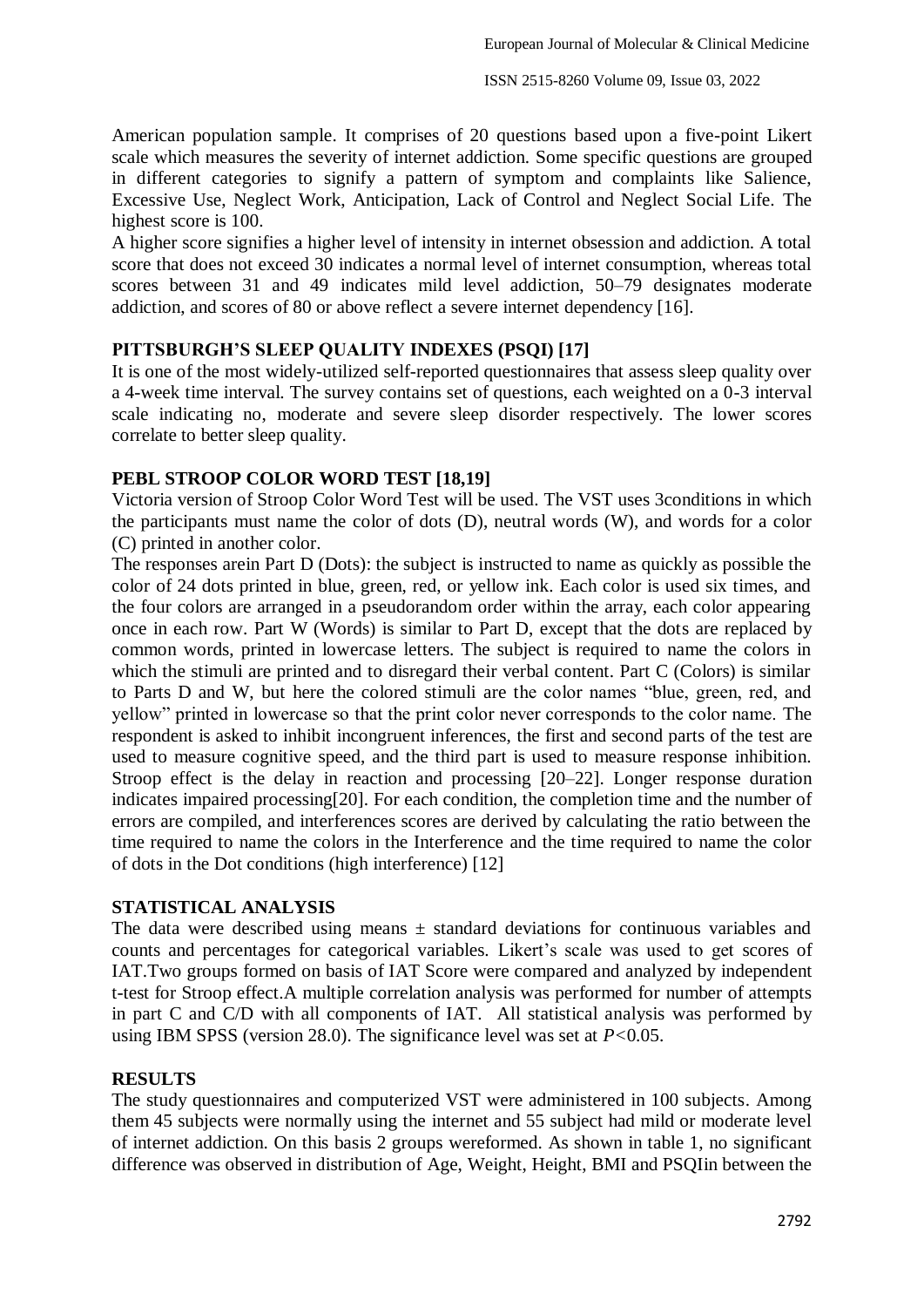| Table I Subject characteristics and studied variables |                       |                          |         |    |       |  |  |
|-------------------------------------------------------|-----------------------|--------------------------|---------|----|-------|--|--|
| <b>Parameters</b>                                     | IAT score $\leq 30$ , | IAT score 30-79,         | t stat  | df | P     |  |  |
|                                                       | (Normal level of      | (Mild to moderate        |         |    | value |  |  |
|                                                       | internet use) n=45    | Internet addiction) n=55 |         |    |       |  |  |
|                                                       | [Mean $\pm$ SD]       | [Mean $\pm$ SD]          |         |    |       |  |  |
| Age                                                   | $20.42 \pm 1.14$      | $20.75 \pm 1.02$         | $-1.48$ | 89 | 0.14  |  |  |
| Weight                                                | $59.16 \pm 10.98$     | $61.68 + 9.81$           | $-1.20$ | 89 | 0.23  |  |  |
| Height                                                | $163.44 + 9.82$       | $165.14 \pm 8.19$        | $-0.93$ | 86 | 0.36  |  |  |
| <b>BMI</b>                                            | $22.11 \pm 3.46$      | $22.64 \pm 3.44$         | $-0.76$ | 94 | 0.45  |  |  |
| <b>PSOI</b>                                           | $5.96 \pm 3.75$       | $5.25 \pm 2.65$          | 0.84    | 75 | 0.40  |  |  |

| 2 groups.                                             |  |
|-------------------------------------------------------|--|
| Table 1 Subject characteristics and studied variables |  |

IAT: Internet Addiction Test, SD: Standard Deviation

45% of subjects were using the internet normally whereas mild and moderate level of Internet addiction was present in 39% and 16 % of subjects respectively(**Table** 2).

**Table 2 Percentage of subject having different levels of internet addiction**

| <b>IAT</b> score | <b>PATTERN</b>                       | % OF SUBJECTS |
|------------------|--------------------------------------|---------------|
| <30              | Normal level of Internet usage       | 45            |
| $31-49$          | Mild level of Internet addiction     | 39            |
| $50-79$          | Moderate level of Internet addiction | 16            |
| 80-100           | Severe level of Internet addiction   |               |

IAT= Internet addiction Test

No subject was severely addicted to internet.The two groups were compared for Number of attempts in part C and C/D(Table 3).

| <b>Stroop test</b>             | Normal level of<br>internet use<br>IAT score $\leq 30$ , n=45<br>[Mean $\pm$ SD] | IAT score 30-79,<br>(Mild to moderate<br>Internet addiction) $n=55$<br>[Mean $\pm$ SD] | t stat  | df | value |
|--------------------------------|----------------------------------------------------------------------------------|----------------------------------------------------------------------------------------|---------|----|-------|
| No. of attempts<br>in part $C$ | $27.49 \pm 3.58$                                                                 | $25.95 \pm 2.09$                                                                       | $-2.56$ | 68 | 0.01  |
|                                | $1.16 \pm 0.29$                                                                  | $0.99 + 0.28$                                                                          | $-2.95$ | 92 |       |

IAT: Internet Addiction Test, SD: Standard Deviation

There were significantly more attempts made by Normal level of internet user than subjects with mild to moderate Internet addiction. Similarly, higher interference was found in Normal level of internet user.Multiple correlation analysis (Table 4) showed thatIAT Scores of all component of Internet addiction were negatively associated with Stroop effect except for 'Neglect Social Life'.

**Table 4 Corelation of items of IAT and VST scores. (r=Pearson's correlation coefficient)**

| <b>Stroop test</b> |          |          |          | Salience   Excessive   Neglect   Anticipation   Lack of |                | <b>Neglect</b>     | <b>IAT</b> total |
|--------------------|----------|----------|----------|---------------------------------------------------------|----------------|--------------------|------------------|
|                    |          | Use      | Work     |                                                         | <b>Control</b> | <b>Social Life</b> | score            |
| No. of attempts    | $-0.22*$ | $-0.19$  | $-0.22*$ | $-0.26*$                                                | $-0.15$        | $0.27*$            | $-0.21*$         |
| in part $C$        |          |          |          |                                                         |                |                    |                  |
| C/D                | $-0.17$  | $-0.24*$ | $-0.22*$ | $-0.12$                                                 | $-0.18$        | $0.23*$            | $-0.21*$         |

\**P*<0.05. IAT:Internet Addiction Test, VST: Victoria Stroop Test, Part D: Dots, Part W: Words, Part C: Colors, SD: Standard Deviation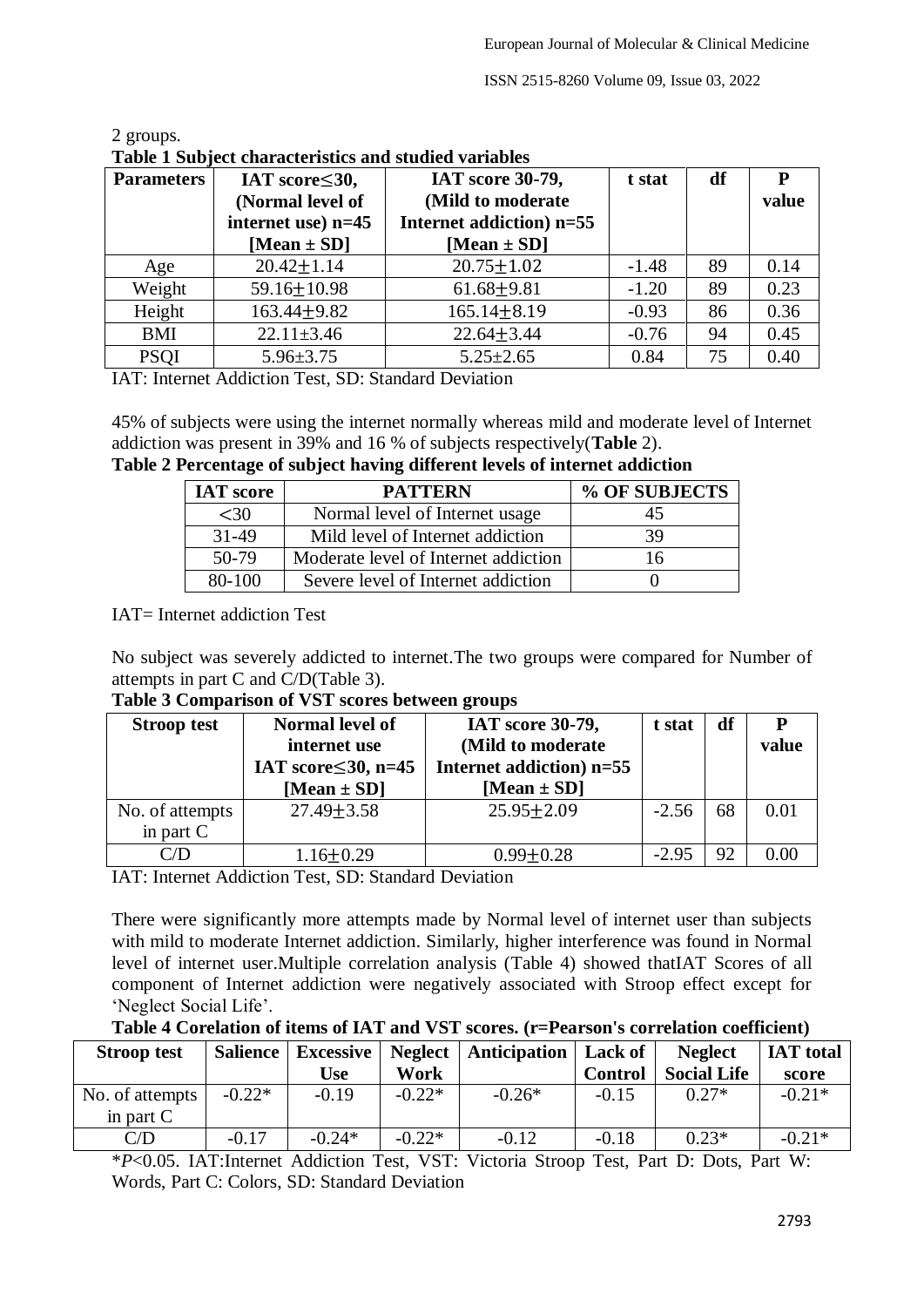#### **DISCUSSION**

The aim of this study was to compare Stroop effect between Normal level of internet user and subjects with mild to moderate level of Internet addiction. It was found that mild to moderate level of Internet addiction had significantly decreased the Stroop effect. Bostrom and Sandberg claimed that the "World Wide Web and e-mail are among the most powerful kinds of cognitive enhancement software developed to date" [23]. Another study found the Internet users tended to score higher on cognitive tests than non-users.[24] Therefore, findings in our study supports the results of these studies. It might have occurred due to mild to moderate internet use.

As evident by this study, IAT Scores of all component of Internet addiction such as Salience, Excessive Use, Neglect Work, Anticipation, and Lack of Control were negatively associated with Stroop effect except for 'Neglect Social Life'. Similarly, in a study done by Nile et al, it was found that people with larger social networks and greater social activities participation had better cognitive function [25]. Further, some studies found extensive media multi‐ tasking during childhood and adolescence could also negatively impact cognitive development through indirect means, by reducing engagement with academic and social activities, as well as by interfering with sleep [26].

There are several factors to consider why Internet addiction showed negative associations with Stroop effect in our sample of healthy young adults. First, it is possible that they had only mild to moderate level of Internet addiction not severe level of addiction. Second, in this study we matched both group for sleep quality as poor sleep quality especially sleep disturbances, daytime dysfunction, and long sleep duration are found to be associated with Cognitive impairment [27].

# **CONCLUSION**

Our findings showed thatmild to moderate level of internet usershad lesser Stroop effect that is, better cognitive performance than Normal level of internet users. Whereas Neglect Social Life was found to be significantly associated with high Stroop effect. Future studies with larger sample sizes are needed to fully explore the effect of Internet addiction on different types of cognitive functions amongyoung adults in India.

#### **REFERENCE**

- 1. Heersmink R. The Internet, Cognitive Enhancement, and the Values of Cognition. Minds & Machines.2016;26:389–407.
- 2. World Internet Usage and Population Statistics (www.internetworldstats.com) Elaboration of data by International Telecommunication Union (ITU), United Nations Population Division and other reliable sources. (Accessed October 2021)
- 3. Winther DK, Byrne J. Rethinking screen-time in the time of COVID-19. UNICEF, https://www.unicef.org/globalinsight/stories/rethinking-screen-time-time-covid-19. 2020 Apr 7.
- 4. Oka T, Hamamura T, Miyake Y, Kobayashi N, Honjo M, Kawato M, Kubo T, Chiba T. Prevalence and risk factors of internet gaming disorder and problematic internet use before and during the COVID-19 pandemic: A large online survey of Japanese adults. Journal of Psychiatric Research. 2021 Oct 1; 142:218-25.
- 5. Young KS. Psychology of computer use: XL. Addictive use of the Internet: a case that breaks the stereotype. Psychological Reports. 1996; 79: 899–902.
- 6. Griffiths M. Behavioural addictions: an issue for everybody?. Journal of Workplace Learning. 1996; 8(3): 19–25.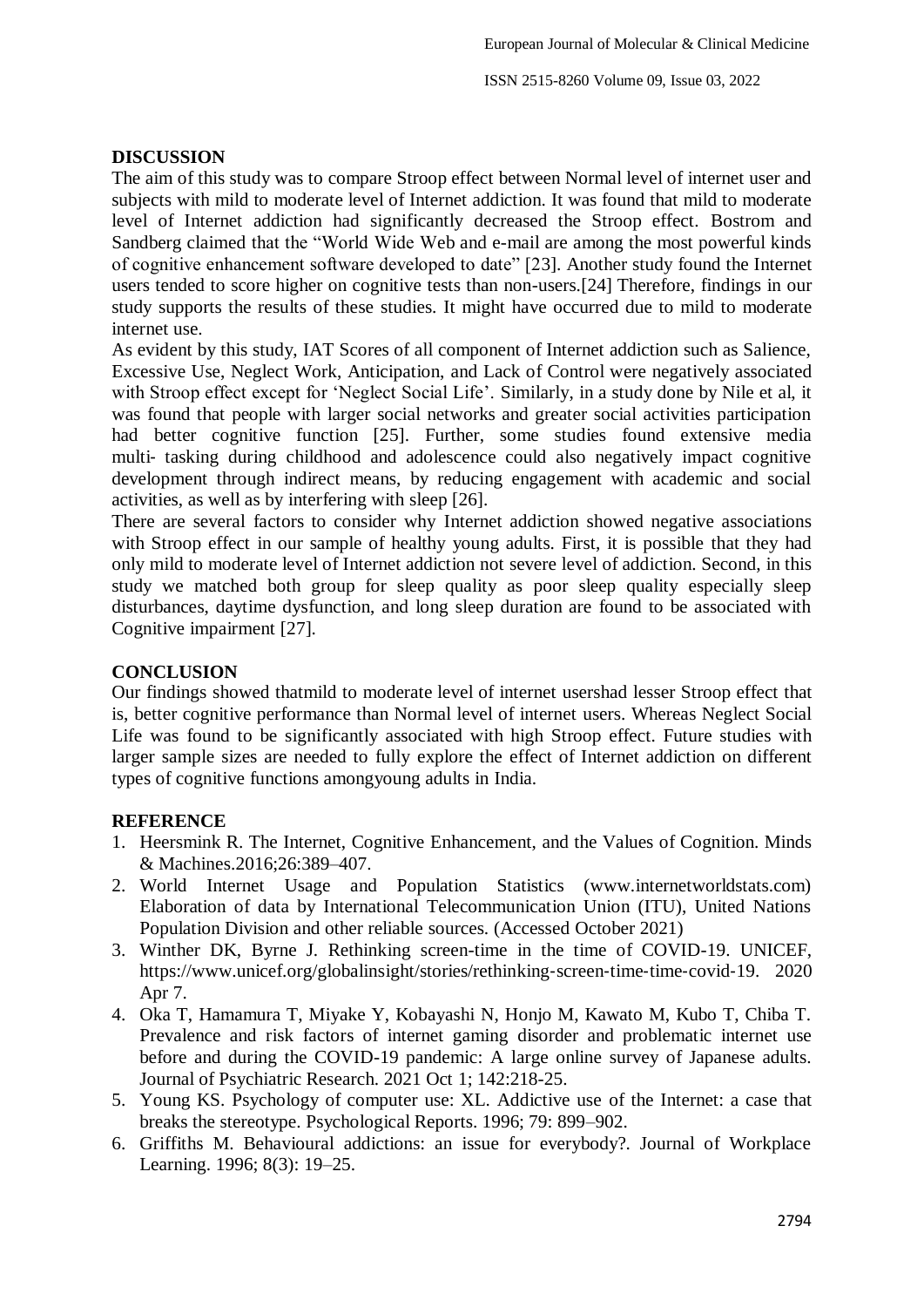- 7. Treuer T, Fabian Z, Furedi J. Internet addiction associated with features of impulse control disorder: is it a real psychiatric disorder? J Affect Disord. 2001; 66: 283. PMID: 11686127
- 8. Yellowlees P, Marks S. Problematic Internet use or Internet addiction? Comput Human Behav. 2005; 23(3): 1447-53.
- 9. Li S, Chung T. Internet function and Internet addictive behavior. Comput Human Behav. 2006; 22: 1067-71. doi: 10.1100/2011/308631
- 10. American Psychiatric Association. (2013). Diagnostic and statistical manual of mental disorders (5th ed.). Washington, DC
- 11. Stroop JR. Studies of interference in serial verbal reaction. Journal of Experimental Psychology. 1935;18:643–662.
- 12. Strauss E, Sherman EMS, Spreen O (2006). A compendium of neuropsychological tests (3rd ed.). New York: Oxford University Press.
- 13. Tremblay MP, Potvin O, Belleville S, et al. The Victoria Stroop Test: Normative Data in Quebec-French Adults and Elderly. Arch Clin Neuropsychol. 2016;31(8):926-933. doi:10.1093/arclin/acw029
- 14. BingolD, Oguzhanoglu NK, &Yucens B. Cognitive functions and childhood traumas in panic disorder. Dusunen Adam: Journal of Psychiatry & Neurological Sciences. 2021;34:114-122.
- 15. Young KS. Internet addiction: the emergence of a new clinical disorder. Cyber PsycholBehav. 1998;1:237–44. doi: 10.1089/cpb.1998.1.237
- 16. Young KS, Abreu CN. (2011). Internet Addiction: A Handbook and Guide to Evaluation and Treatment. Hoboken, NJ: John Wiley and Sons.
- 17. BuysseDJ, Reynolds CF, Monk TH, Berman SR, Kupfer DJ. The Pittsburgh Sleep Quality Index (PSQI): A new instrument for psychiatric research and practice. Psychiatry Research.1989;28:193-213.
- 18. Mueller ST, & Piper BJ. The Psychology Experiment Building Language (PEBL) and PEBL Test Battery. Journal of neuroscience methods.2014;222:250–259.
- 19. Mueller ST(2012). The Psychology Experiment Building Language, Version 0.13. Retrieved from http://pebl.sourceforge.net
- 20. Glaser WR, Glaser MO. Context Effects in Stroop-Like Word and Picture Processing. J Exp Psychol Gen. 1989; 118:13-42. [CrossRef]
- 21. Karakas S, Erdogan E, Sak L, Soysal AS, Ulusoy T, Ulusoy IY, et. al. Stroop test TBAG form: Standardization studies for turkish culture, reliability and validity. Turkish Journal of Clinical Psychiatry. 1999; 2:75-88. [Turkish]
- 22. MacLeod CM. Half a century of research on the Stroop effect: an integrative review. Psychol Bull. 1991; 109:163-203.
- 23. Bostrom N, & SandbergA. Cognitive enhancement: Methods, ethics, regulatory challenges. Science and Engineering Ethics.2009;15(3):311–341.
- 24. YuD &FiebigDG. Internet use and cognition among middle-aged and older adults in China: A cross-lagged panel analysis. The Journal of the Economics of Ageing.2020;17:100262.
- 25. NieY, Richards M, Kubinova R et al. Social networks and cognitive function in older adults: findings from the HAPIEE study. BMC Geriatr.2021;21:570.
- 26. Van Der Schuur WA, Baumgartner SE, Sumter SR et al. The consequences of media multitasking for youth: a review. Comput Human Behav.2015;53:204‐15.
- 27. Tian R, Bai Y, Guo Y, Ye P and Luo Y. Association Between Sleep Disorders and Cognitive Impairment in Middle Age and Older Adult Hemodialysis Patients: A Cross-